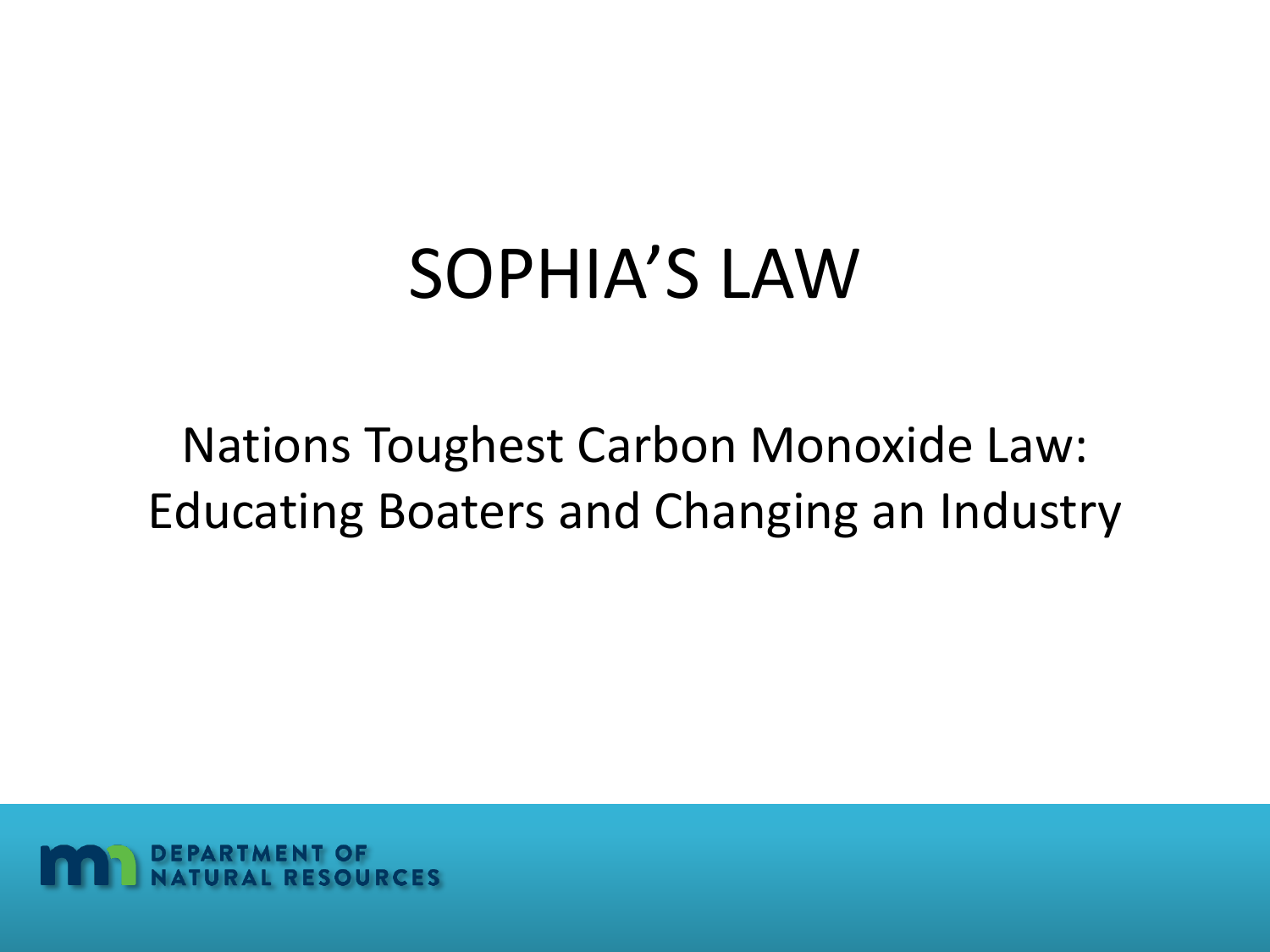#### What is carbon monoxide?

• A deadly colorless and odorless gas

- A person can be rendered unconscious:
- Fall off the boat and die
- While sleeping and die
- While swimming and die

A person can be injured and survive

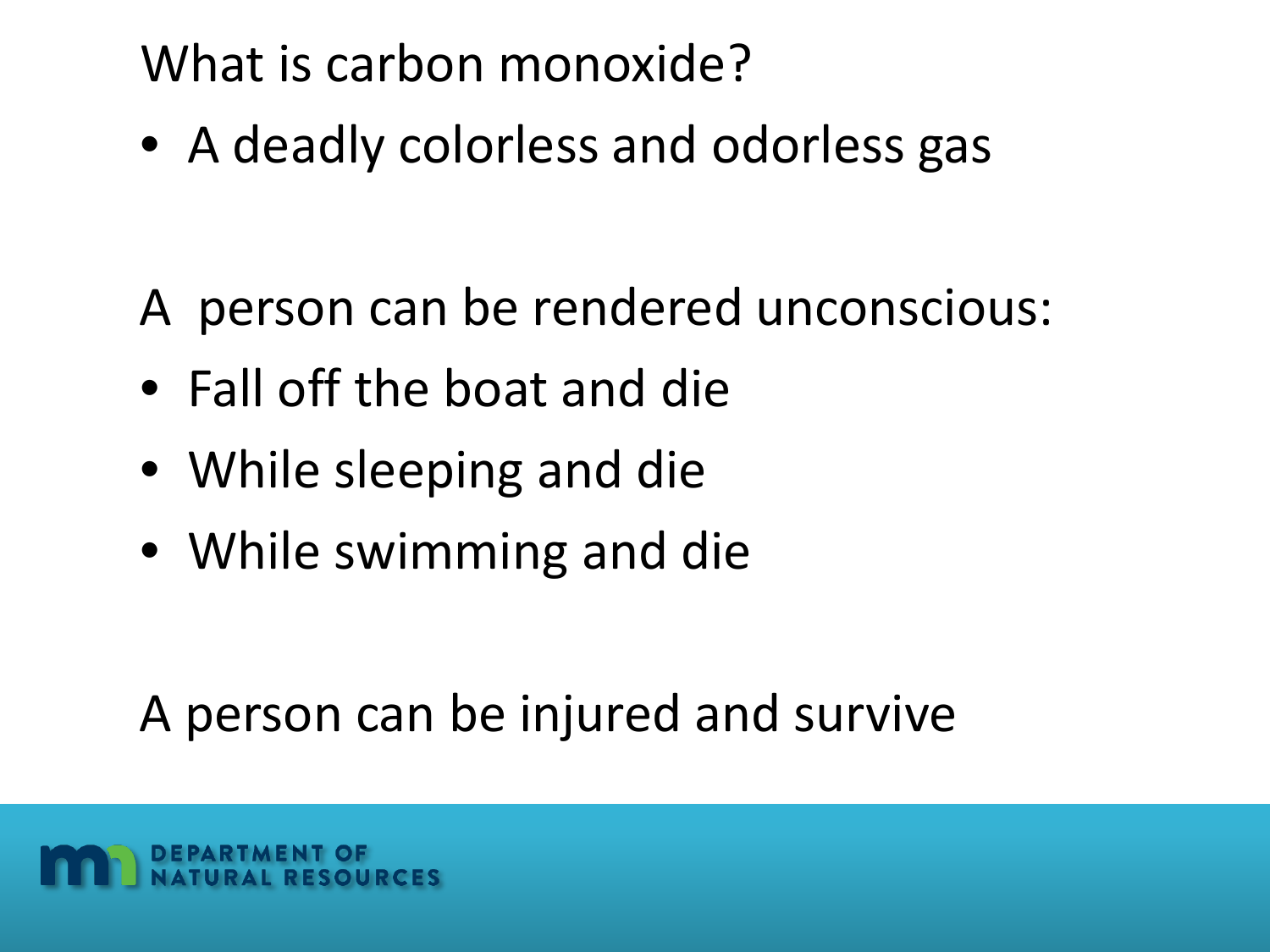Carbon monoxide can accumulate:

- At the stern
- Under and around a swim platform
- Backdrafting into the vessel especially if partially or fully enclosed
- Within 20 feet of the stern
- Where there is not positive airflow
- Anywhere in or around your boat

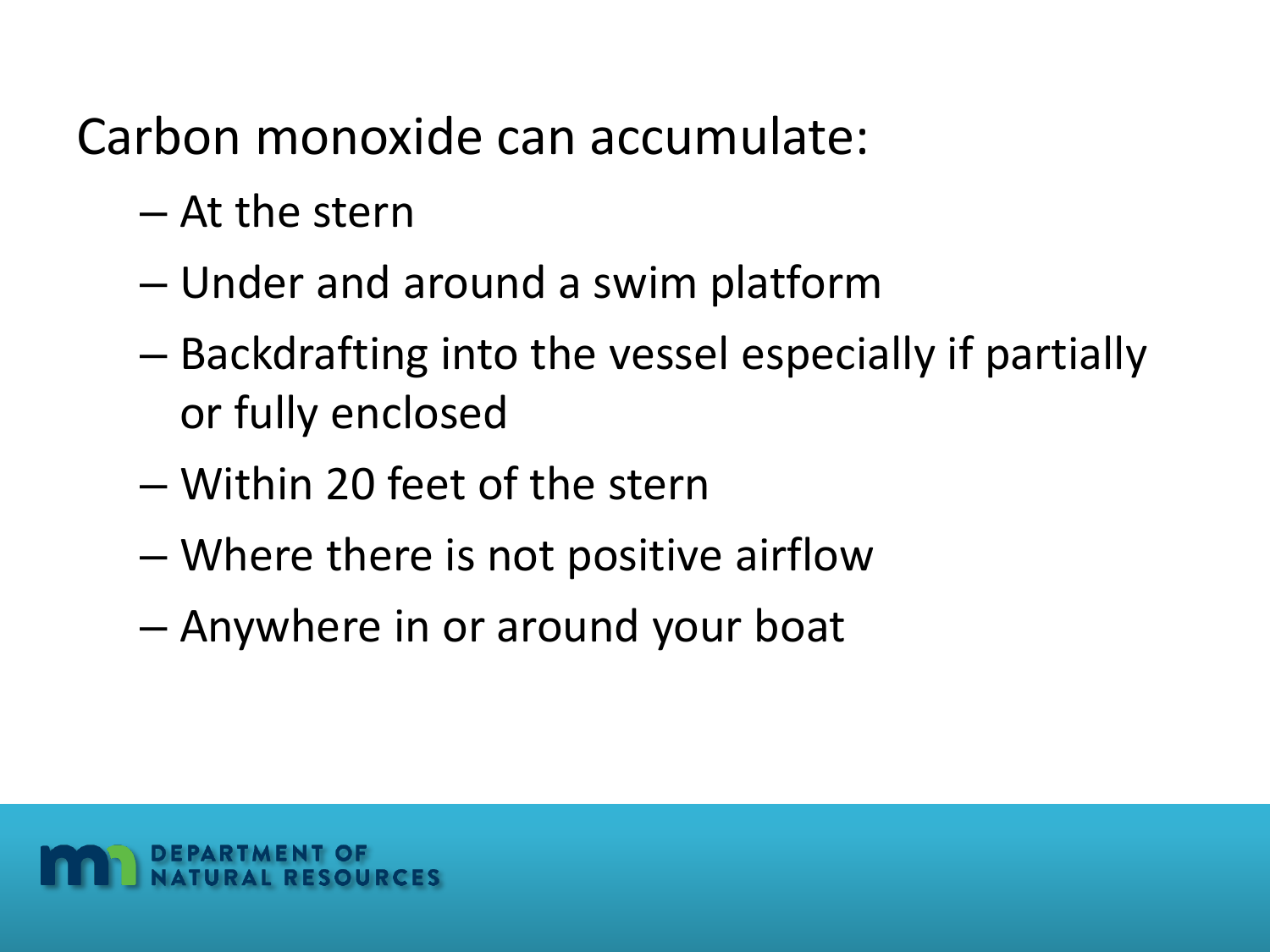#### How Carbon monoxide affects people:

- Headache, Nausea, Dizziness, Weakness
- Similar to seasickness or intoxication



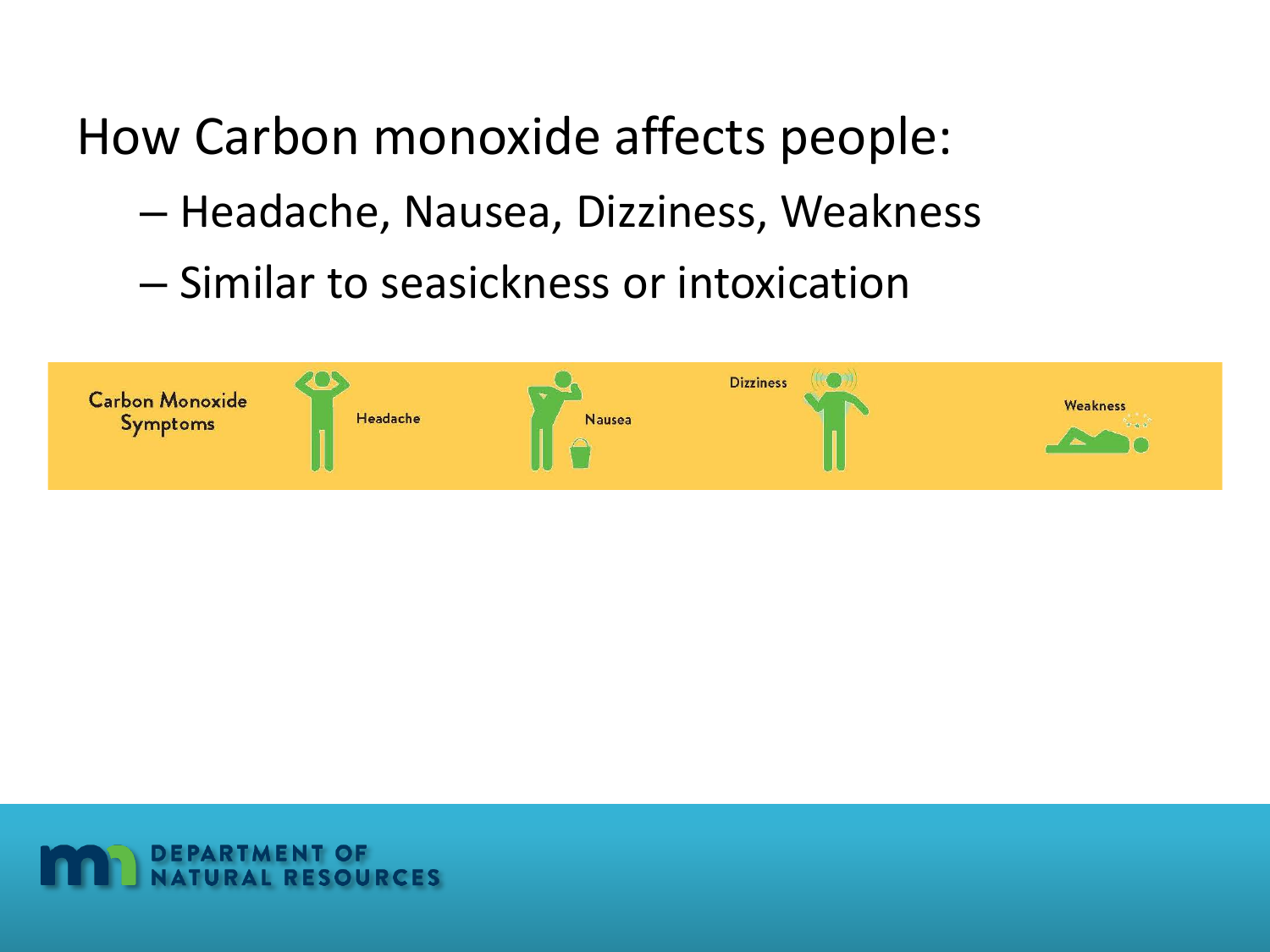Dr. Christopher Logue of Director of Hennepin Co. Medical Center Hyperbaric Chamber notes:

- CO poisoning is a leading cause of poisoning in the world
- UL2034 allows low level exposure to occur for significant amounts of time before alarming
- Precious minutes of ability to take action are lost
- At risk populations (children, elderly and people with underlying medical conditions) could go unconscious at the 10% HbCO level

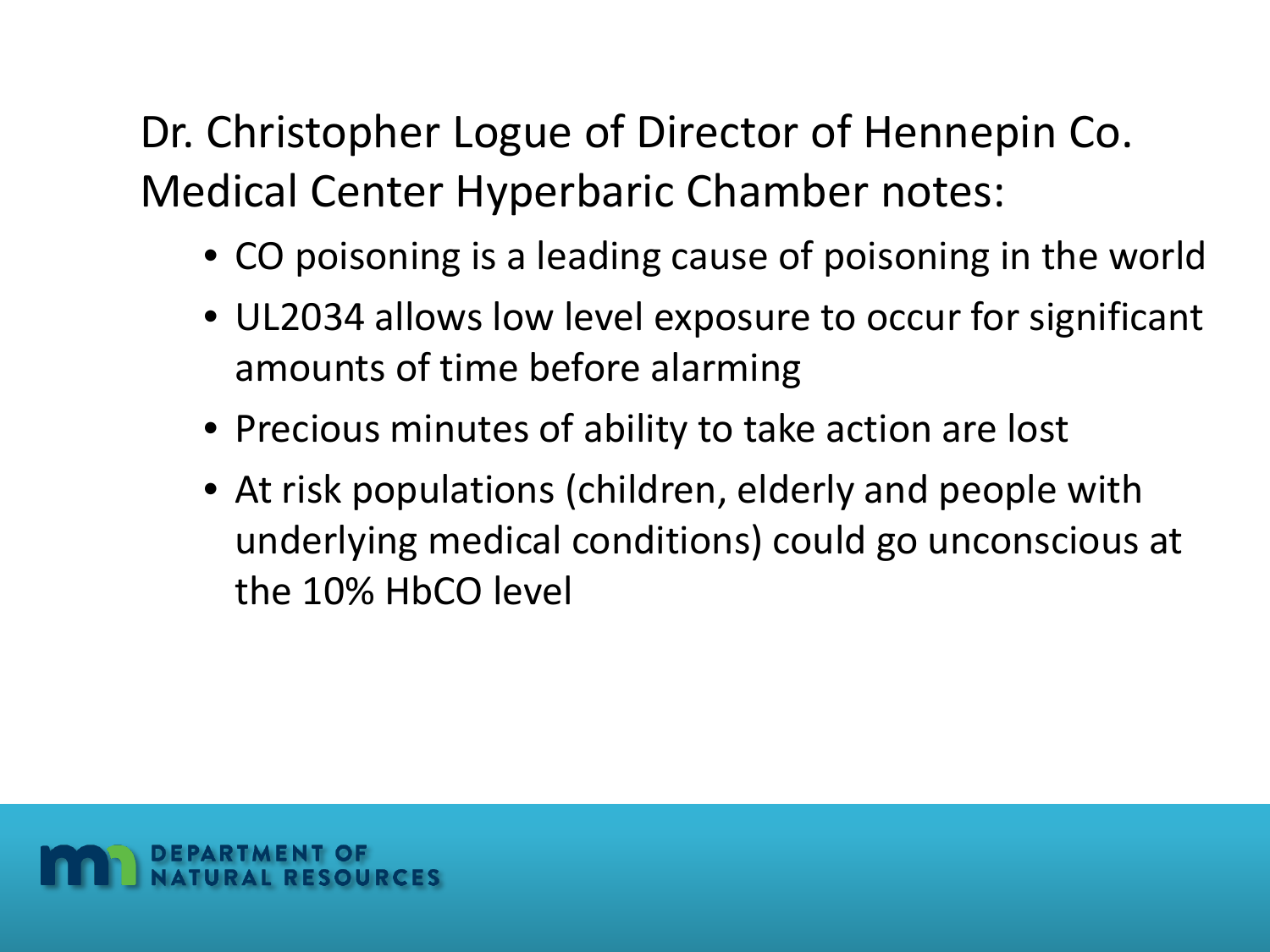## How Sophia's Law was Created

Following the tragic death of 7 year old Sophia, Senator Franzen, Representative Hertaus and Sophia's parents:

- Researched California Law,
- Consulted with MNDNR, ABYC and NMMA
- Developed language and key supporters
- [Dr. Courtney Baechler's](https://www.youtube.com/watch?v=hZL_a35otdk) Testimony

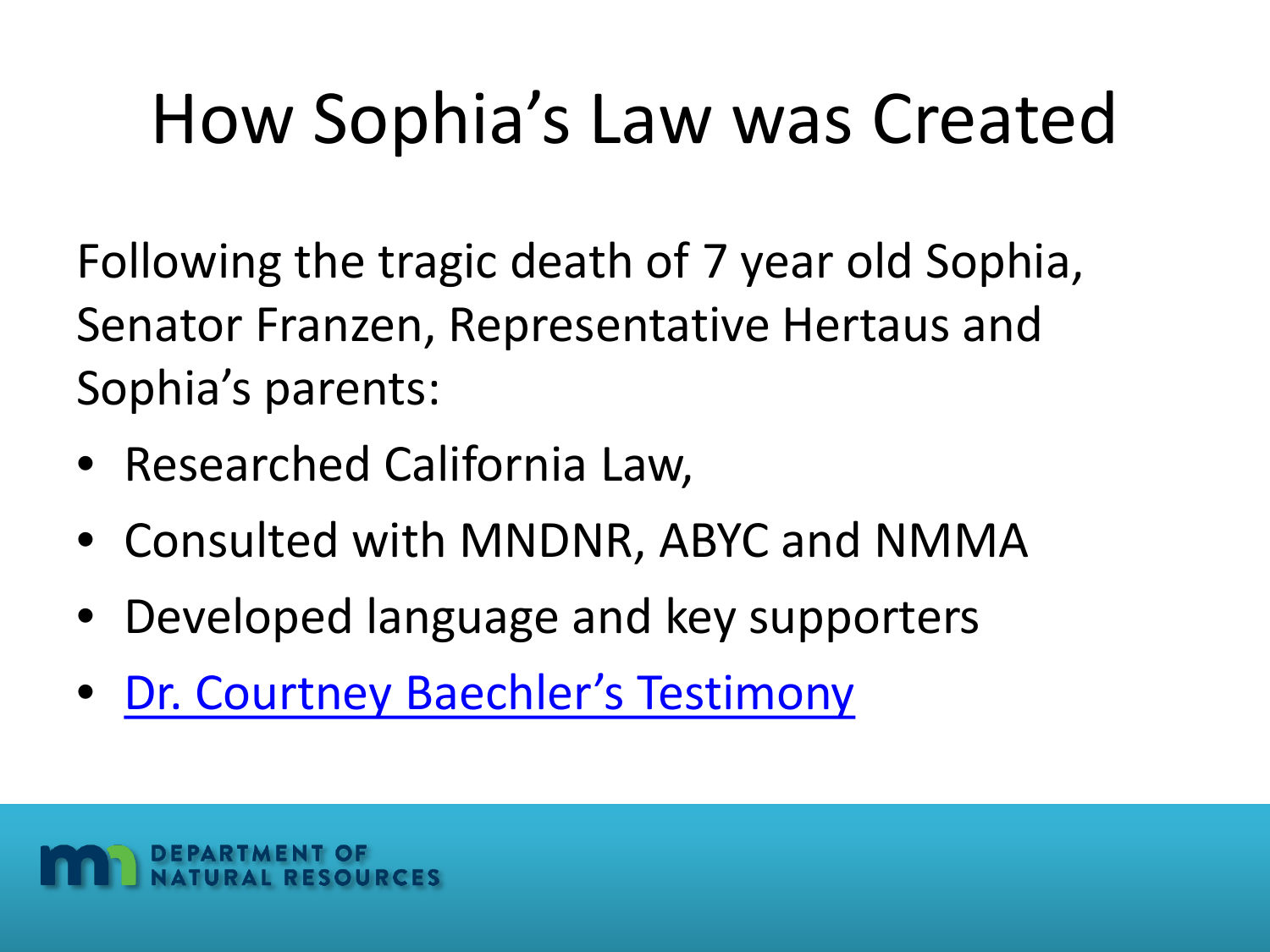CO detectors required in motorboats with an enclosed accommodation compartment:

- Galley with a sink
- Head
- Sleeping accommodation

Required in main compartment and each sleeping accommodation

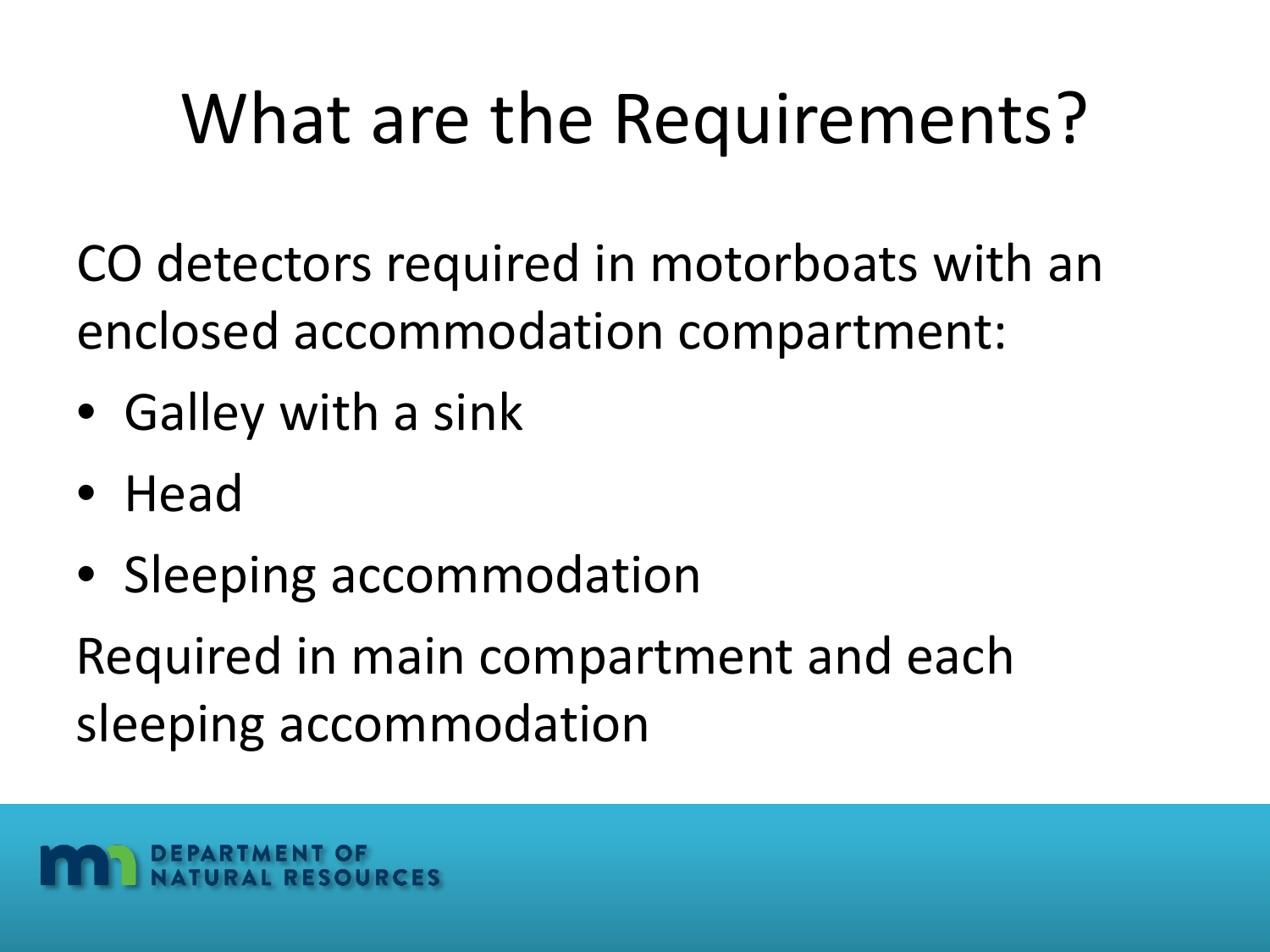#### Three warning labels required for gasoline powered motorboats with any enclosed space



Attach in cabin

Law includes border waters, out of state boats and documented boats

**DEPARTMENT OF NATURAL RESOURCES**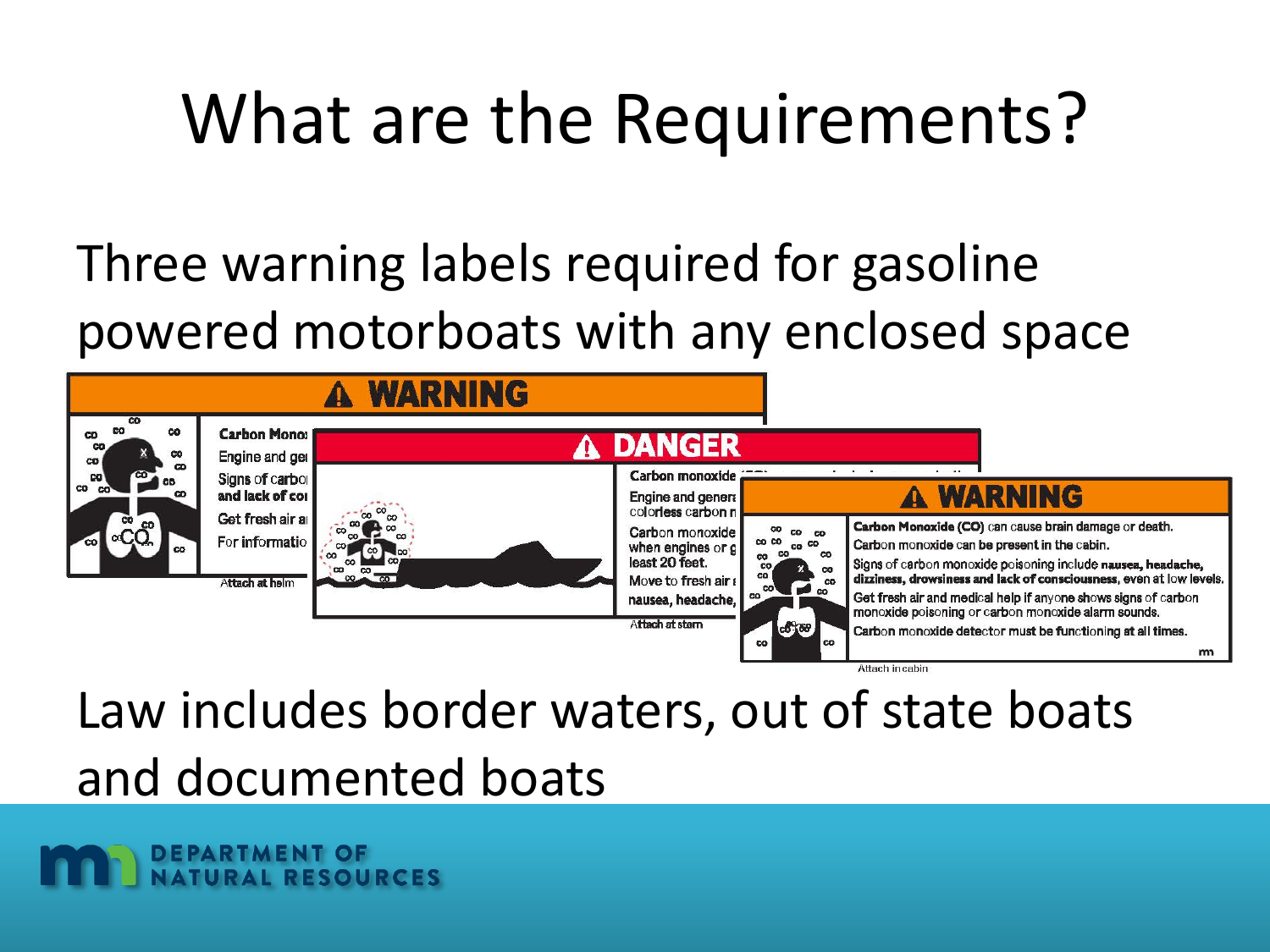• No new motorboat with an enclosed accommodation compartment may be sold without a new functioning marine CO detection system

Penalty: first violation is a warning, second violation is a petty misdemeanor

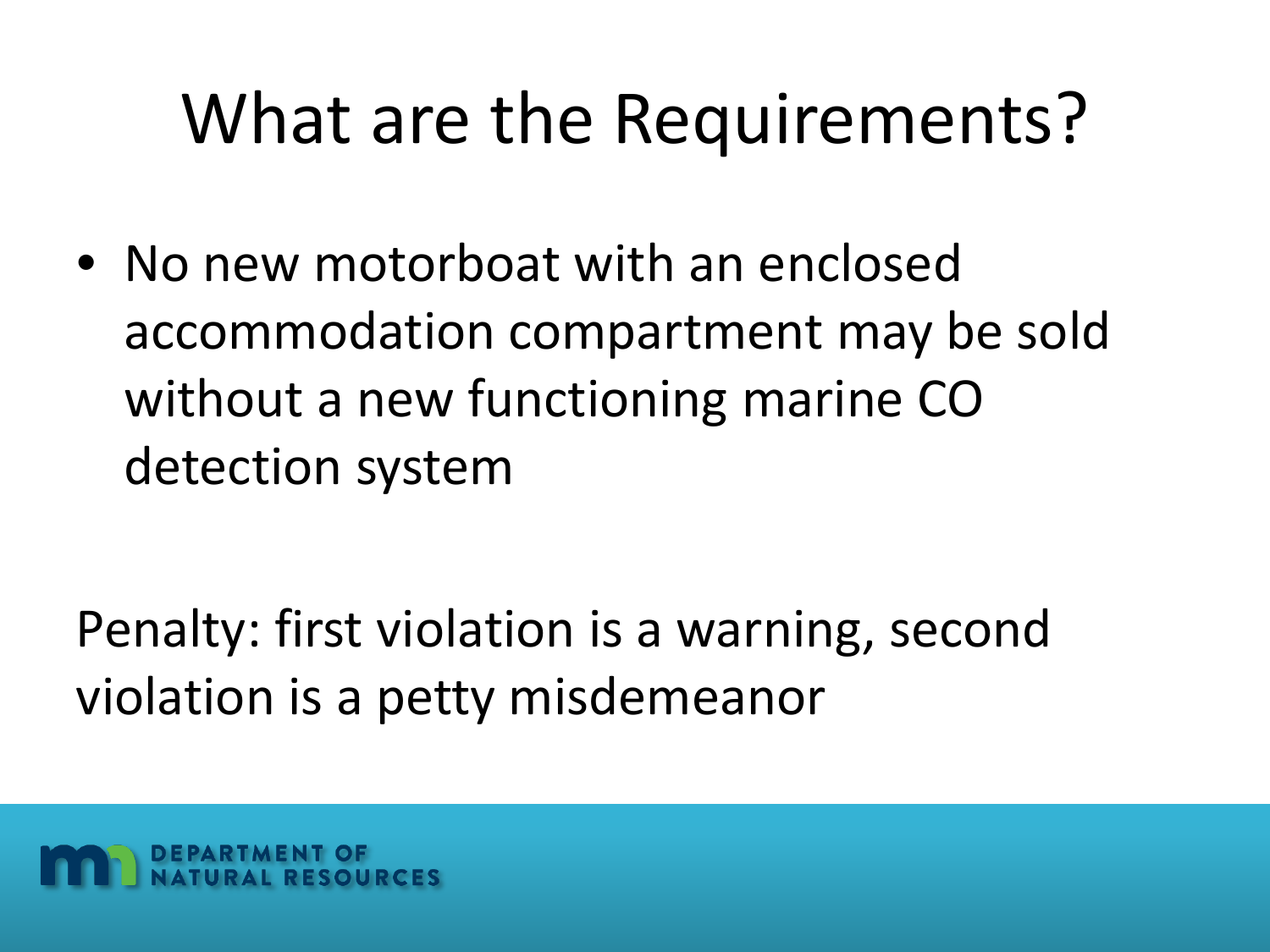• Information campaign: mail and make available CO info. and stickers, include info. with boater education, remind at license renewal for nine years



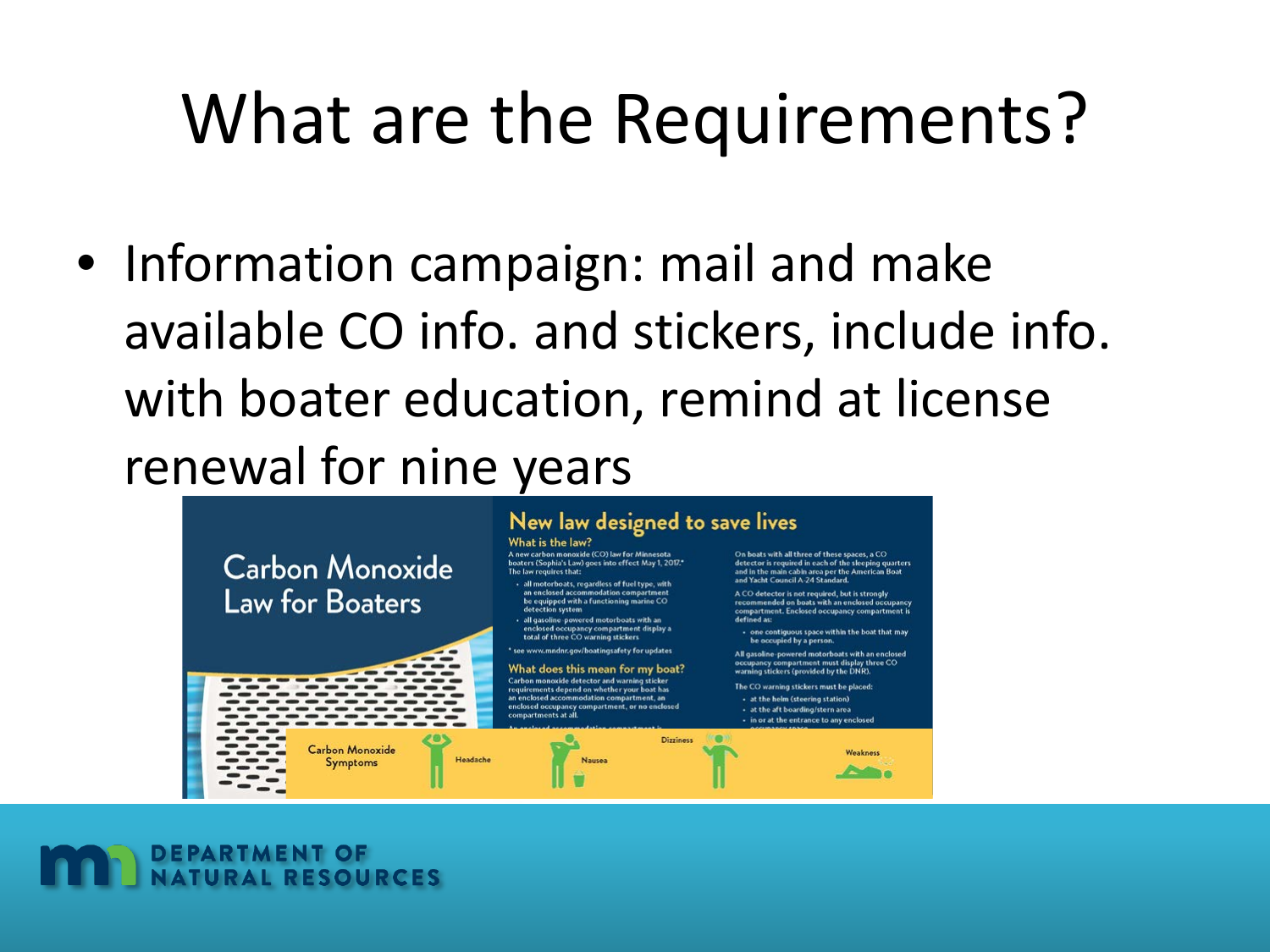#### Audience Reached

- Mailing
	- 144,000+ Registered Boats in MN received information brochure & warning stickers
- Deputy Registrars
- Media [WCCO News](http://kstp.com/news/sophias-law-requiring-marine-carbon-monoxide-detectors-takes-effect-may-1-honors-sophia-baechler/4469616/?cat=1)
- Department of Public Safety Joint messaging for CO awareness while in ice fishing houses

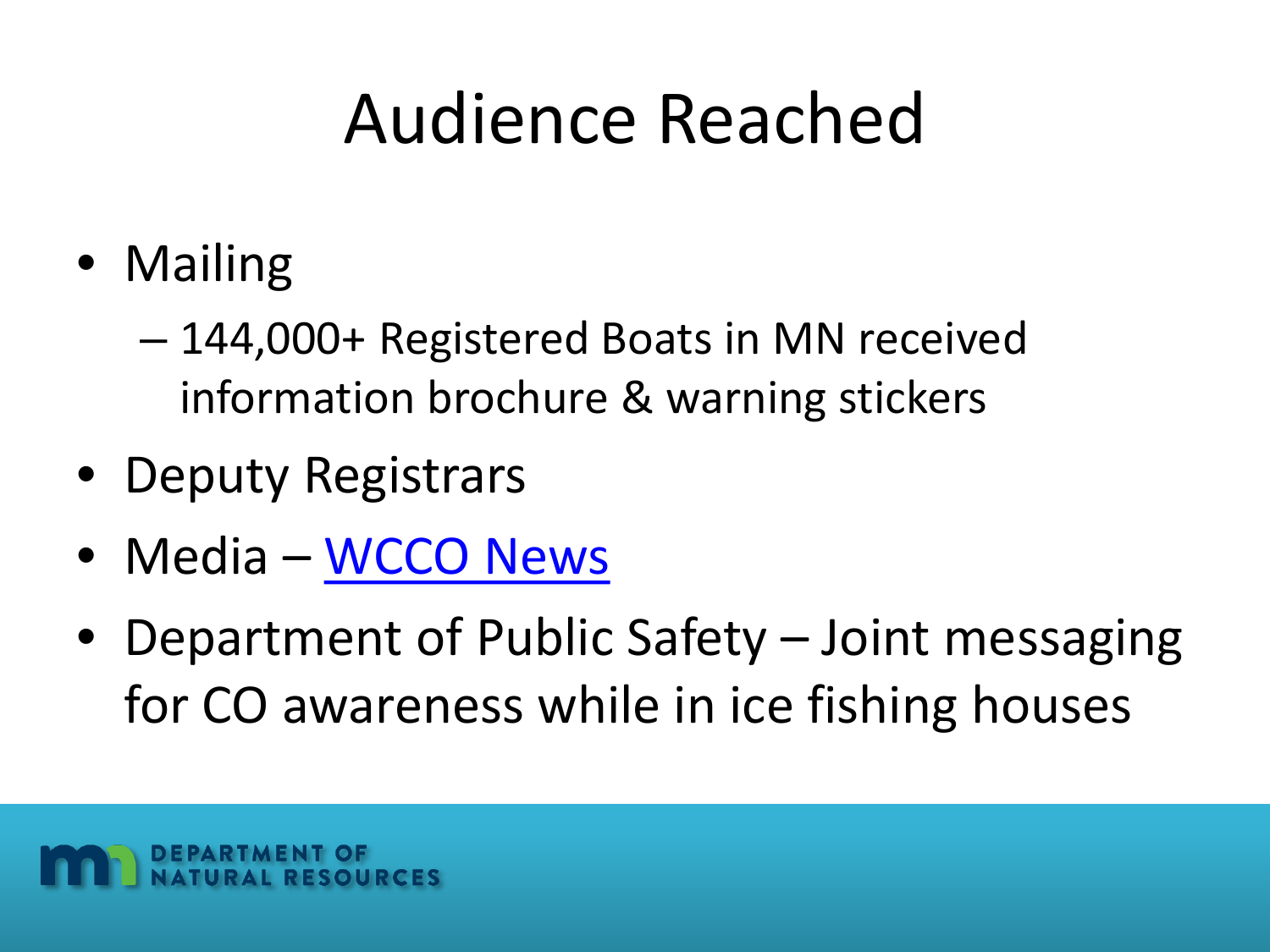### Outreach

- Marina Organizations
	- Minnesota
	- Wisconsin
	- Canada
- Boat Show
- Radio Show / Podcast



**HOW TO AVOID CO POISONING IN BOATS** 

After another boating death from carbon monoxide poisoning, a boat salesman explains how carbon monoxide poisoning can happen in a boat, and how to avoid it.

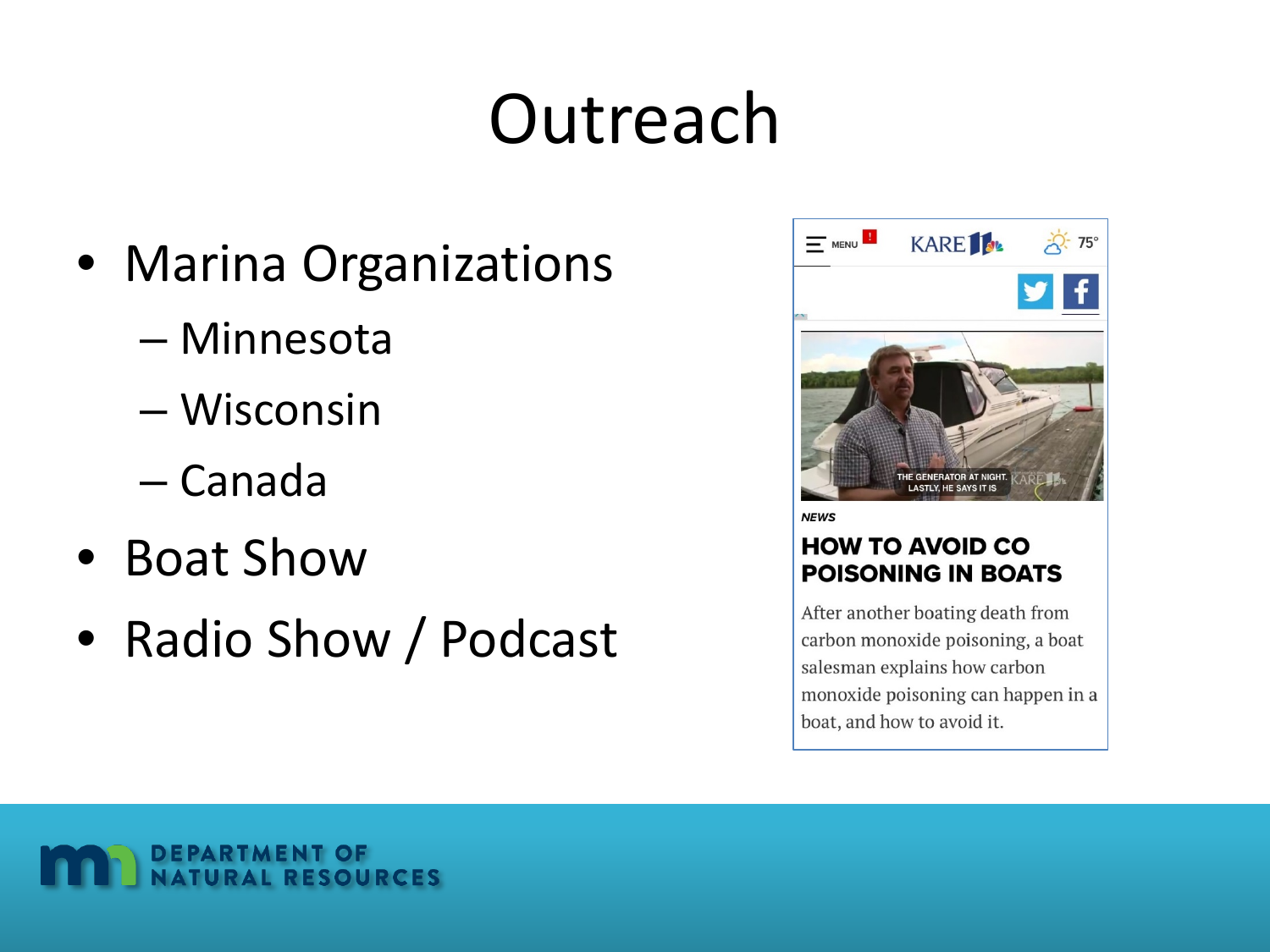### What Did We Learn?

- Marine CO detectors not Home CO Detectors
- Marine CO detectors alarm at 70ppm after 60- 240 minutes, 400ppm at 4-15 minutes
- Above EPA and World Health standards
- People sensitive to lower levels of CO not well protected – elderly, children and sick
- Need to supplement with low level detectors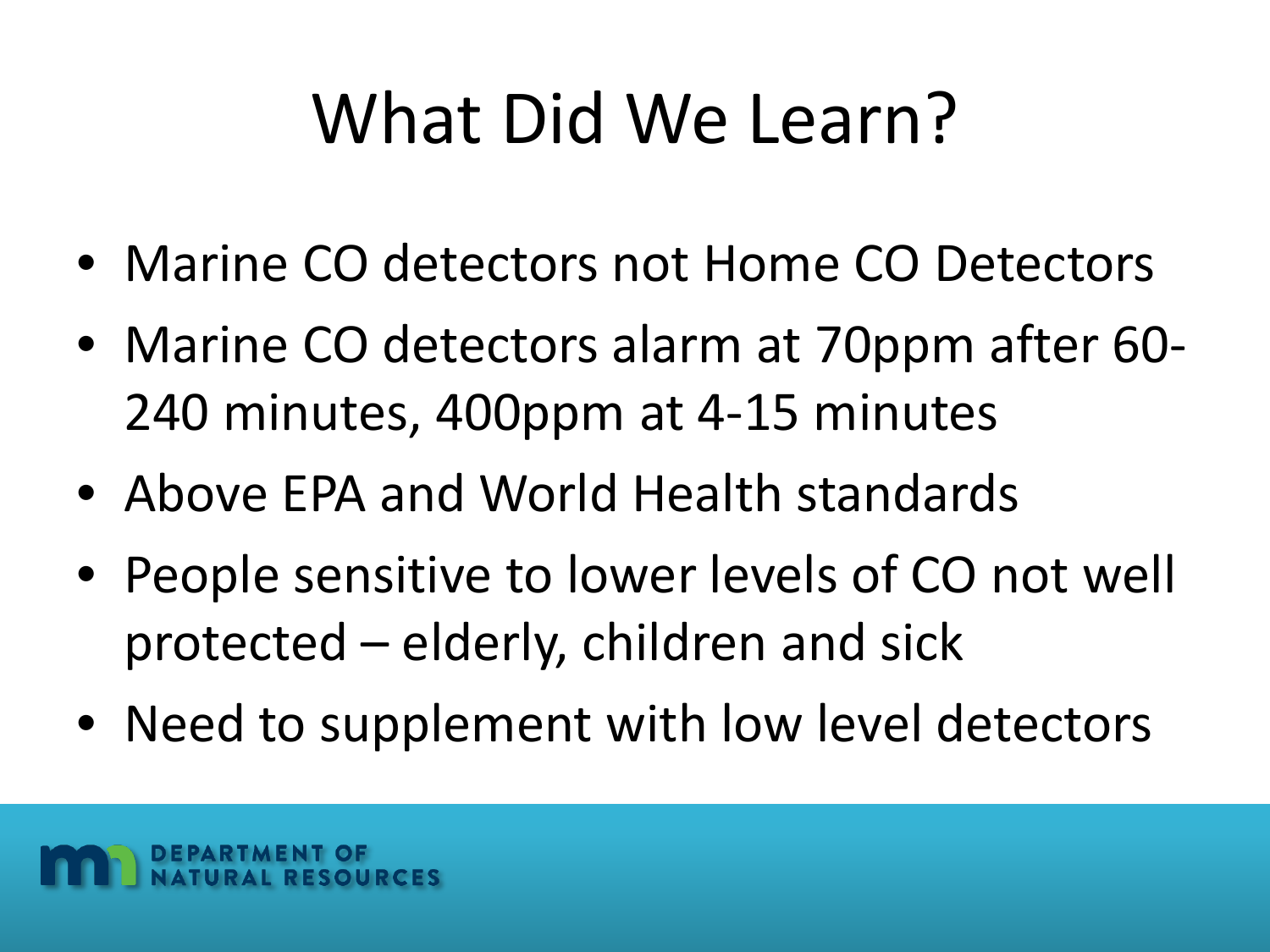## What Did We Learn?

- Early CO detectors with no end of life warning are still in boats
- Hard-wired detectors may be improperly wired or switched – 2017 fatality
- Retrofitting with hard wired detectors is expensive
- MN law led manufacturers to develop battery powered marine CO detectors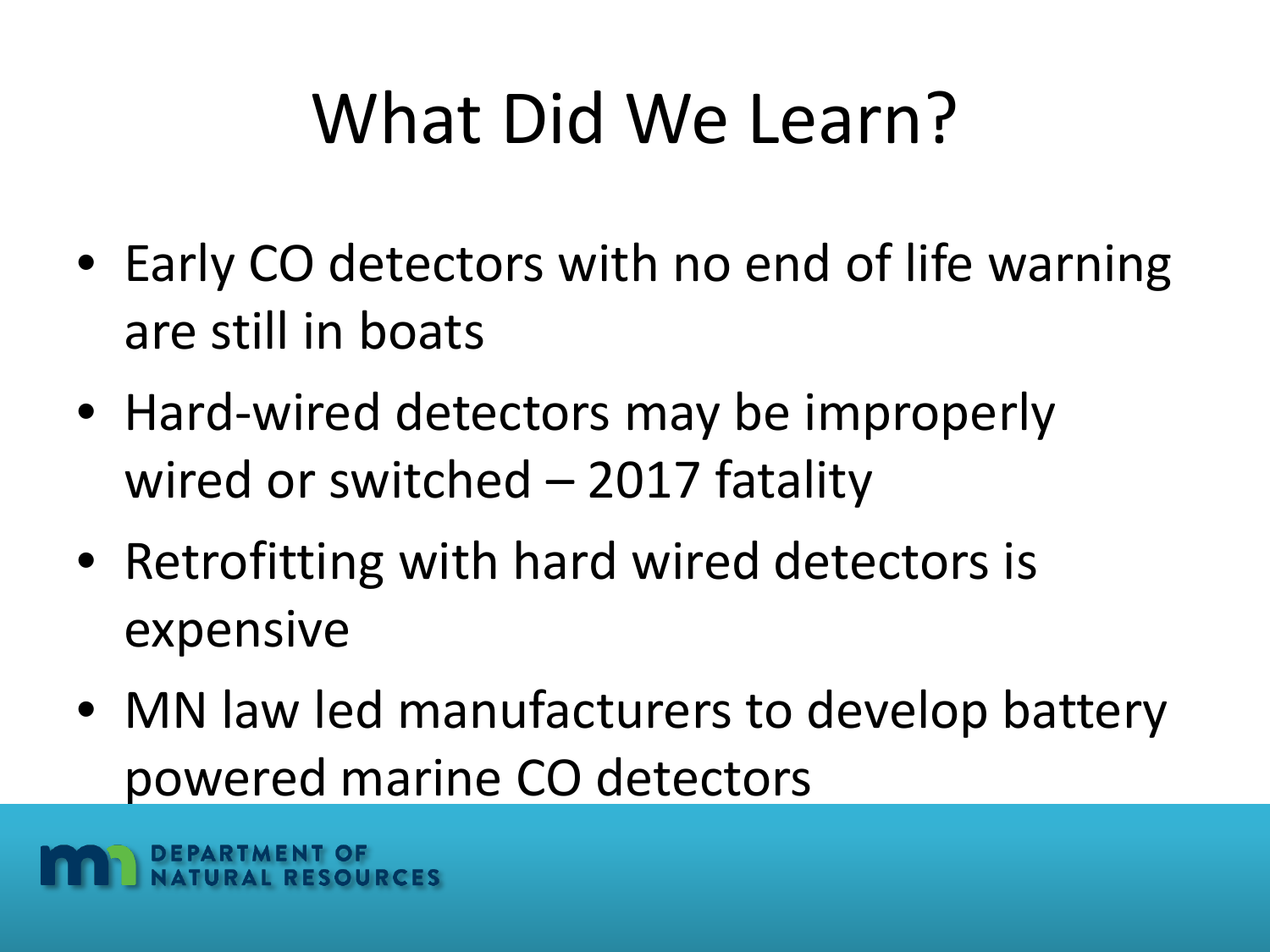#### Benefits of Battery Powered Marine CO Detectors?

- Lifetime lithium battery
- Battery can't be removed
- Unit can't be turned off
- Seven year sensor/detector life

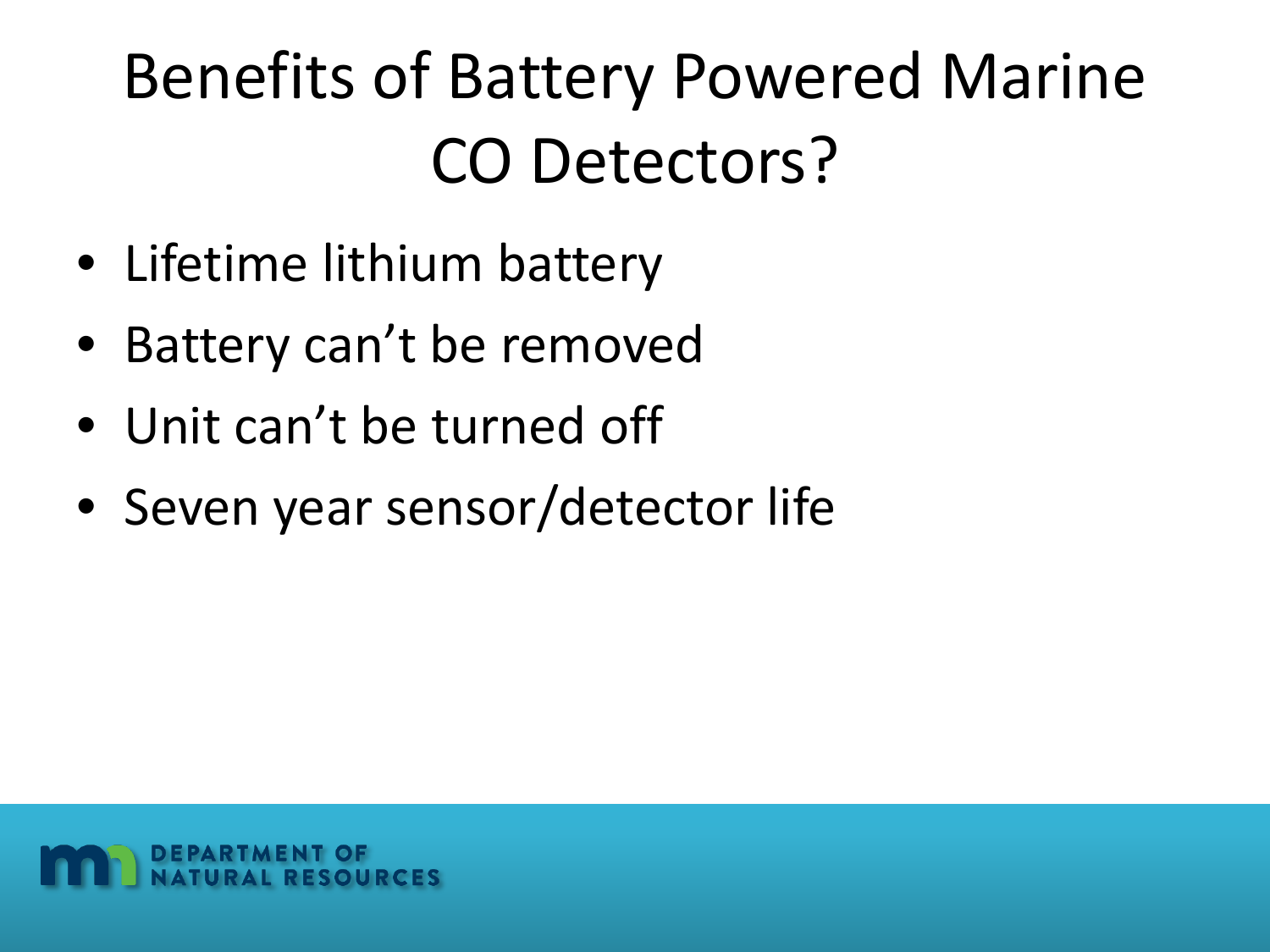#### Awareness

Public needs to know carbon monoxide poisoning is possible in many ways

- Station wagon effect on all motorboat types
- Build up in partially or fully enclosed cabin
- CO at and around the stern and swim platform
- Tow tubes at least 20 feet away
- CO from an adjacent moored motorboat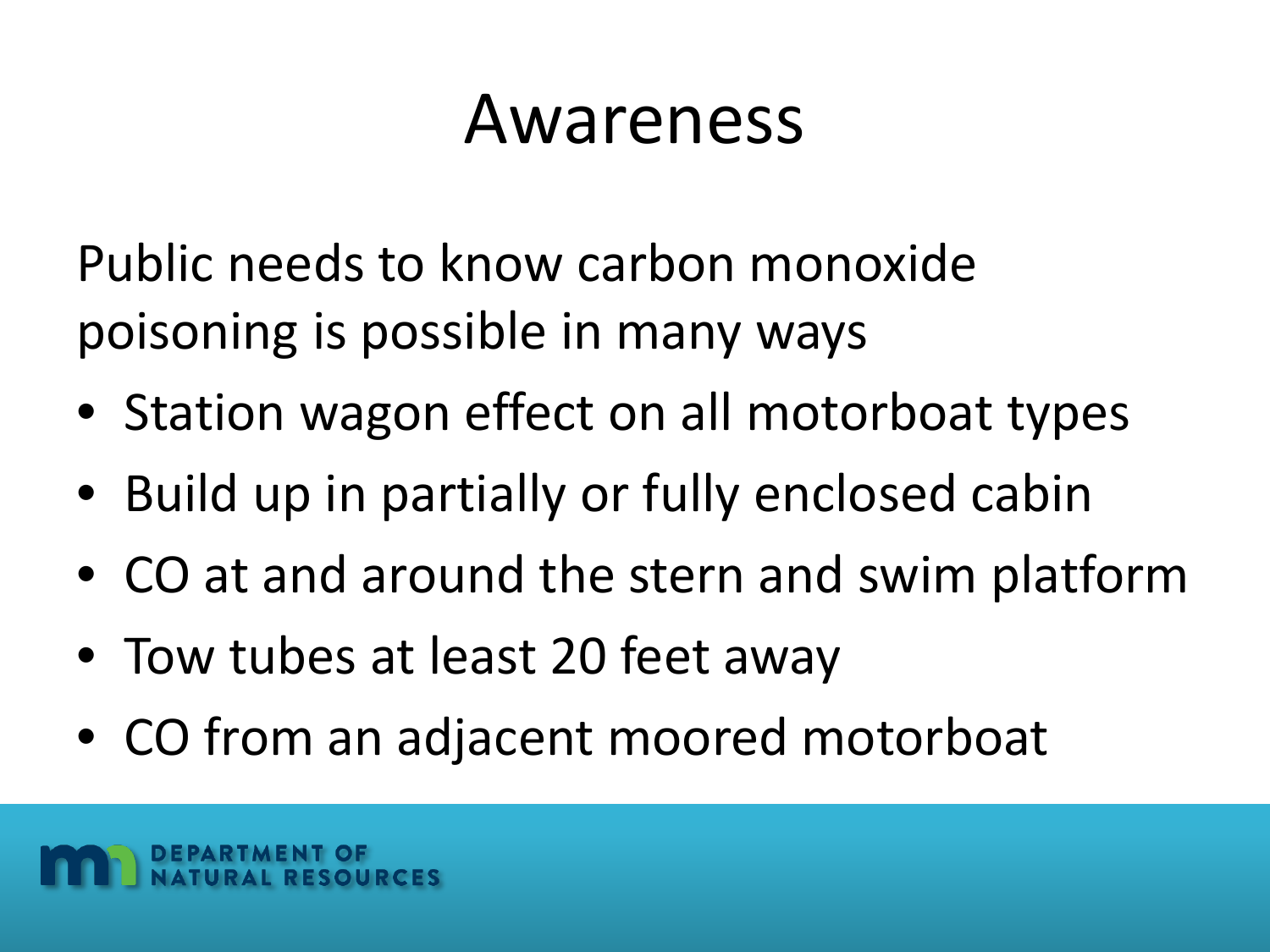#### Awareness

Public needs to know how to avoid carbon monoxide poisoning

- Regularly inspect and professionally maintain engine and exhaust
- Maintain positive airflow
- Keep off rear deck of boat
- Listen for changes in exhaust sound
- Tow tubes at least 20 feet away
- Replace Marine CO detectors over five years old
- Supplement with Low Level CO monitors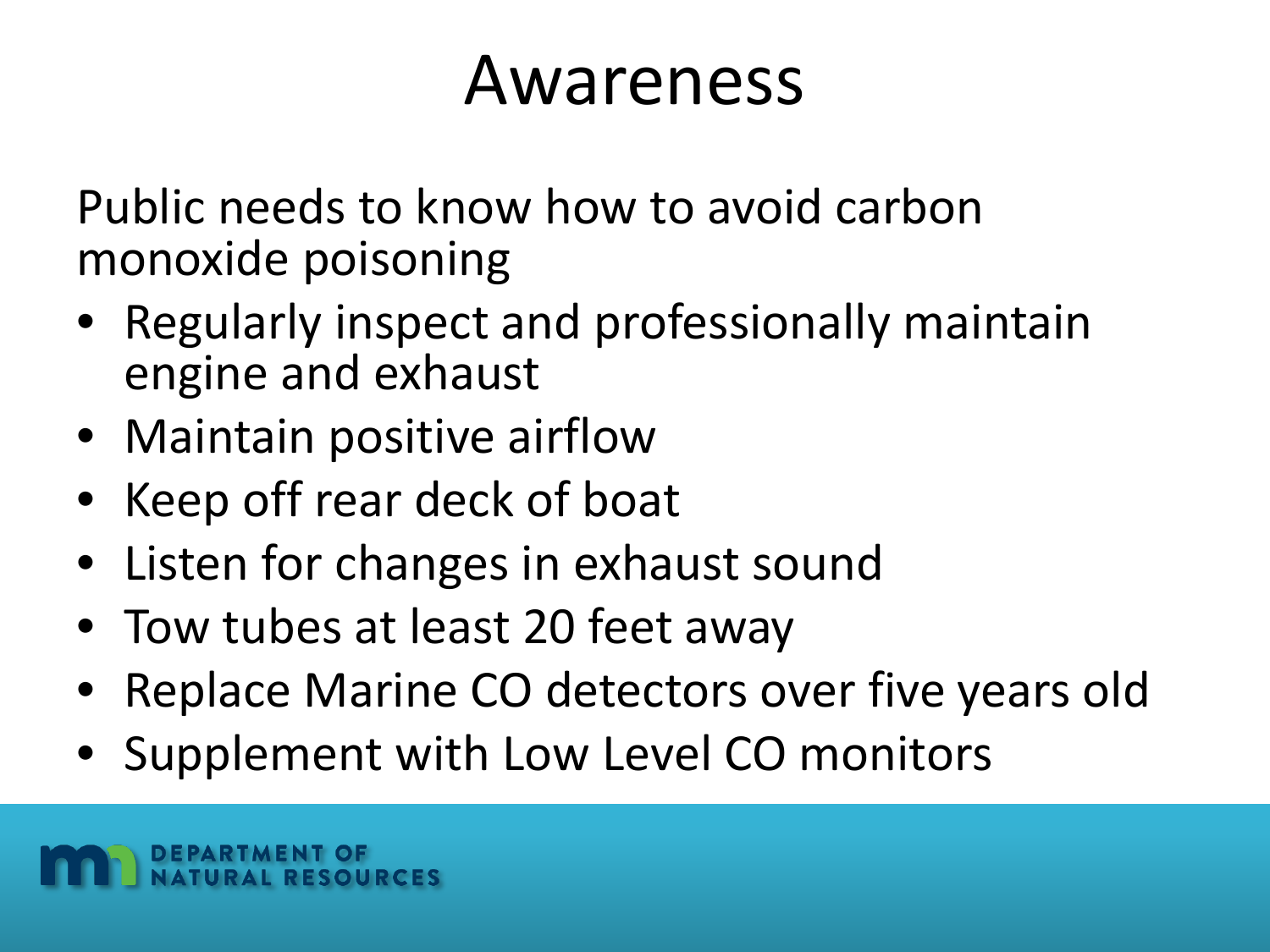#### Partnerships

- ABYC
- NMMA
- Marinas
- Hennepin County Medical Center
- Detector Manufacturers
- Dealers/Rental Companies
- U.S. Coast Guard Auxiliary
- U.S. Power Squadron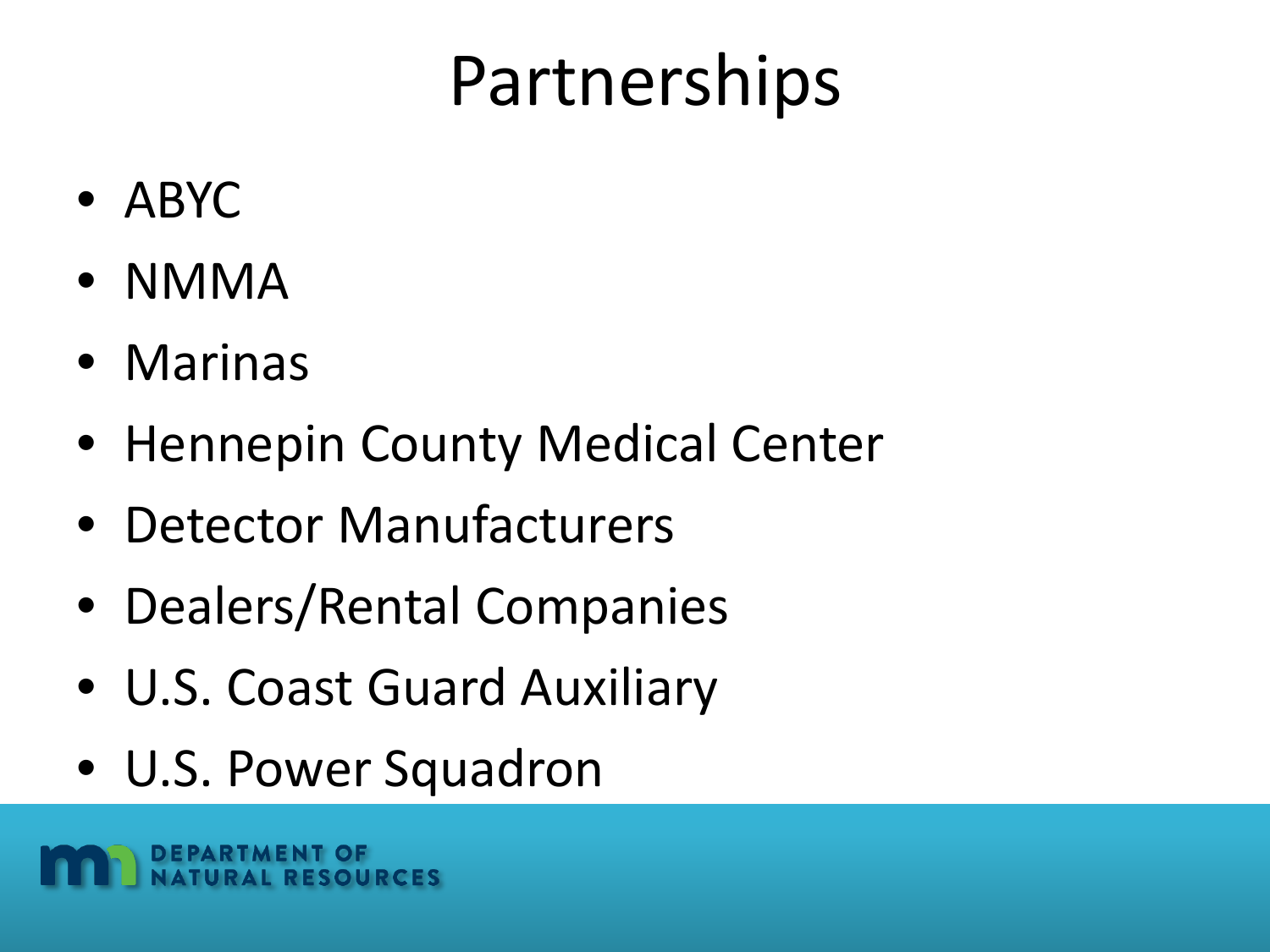# Obstacles / Concerns

- Short timeframe vs. battery powered detectors not yet available
- Boat and Water Safety outreach staff vacancy
- Why not make home and low level detectors acceptable alternates?
- Marine CO detector cost
- Multiple detectors required on many boats
- Law references ABYC standard A-24 which is not readily available to the public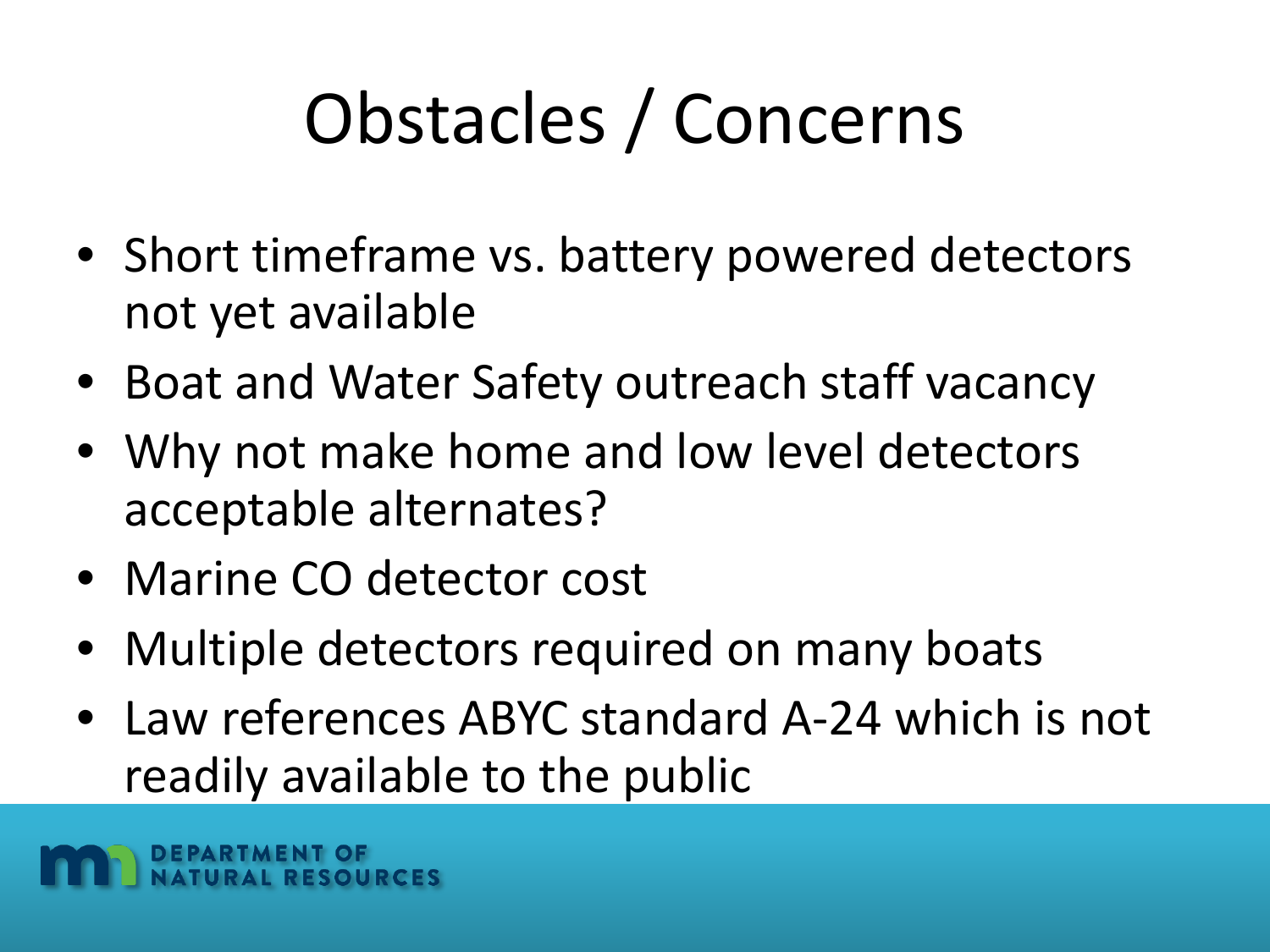## Obstacles / Concerns

- Government Overreach to many rules
- Privacy Concerns inspect inside boats?
- What penalty? Penalty vs. availability
- Sticker design, size, colors & quantity
- Do not want stickers on boat especially on antique wooden boats

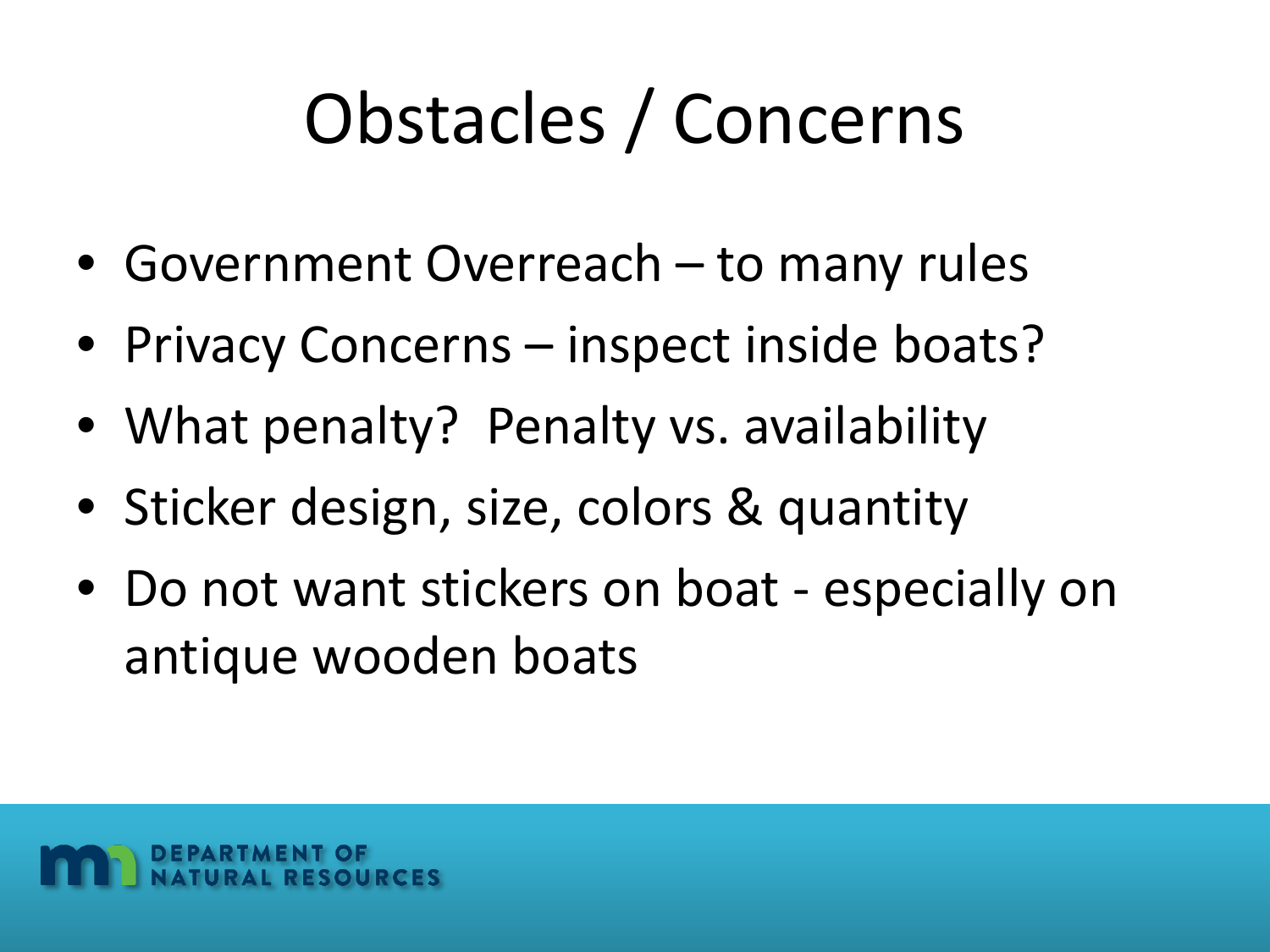## Gaps

- Low level CO detection
- Diesel boats with generators or stoves
- Motorboats with one or two occupancy spaces
- Some marinas did not want to assume liability of installing hard wired detectors